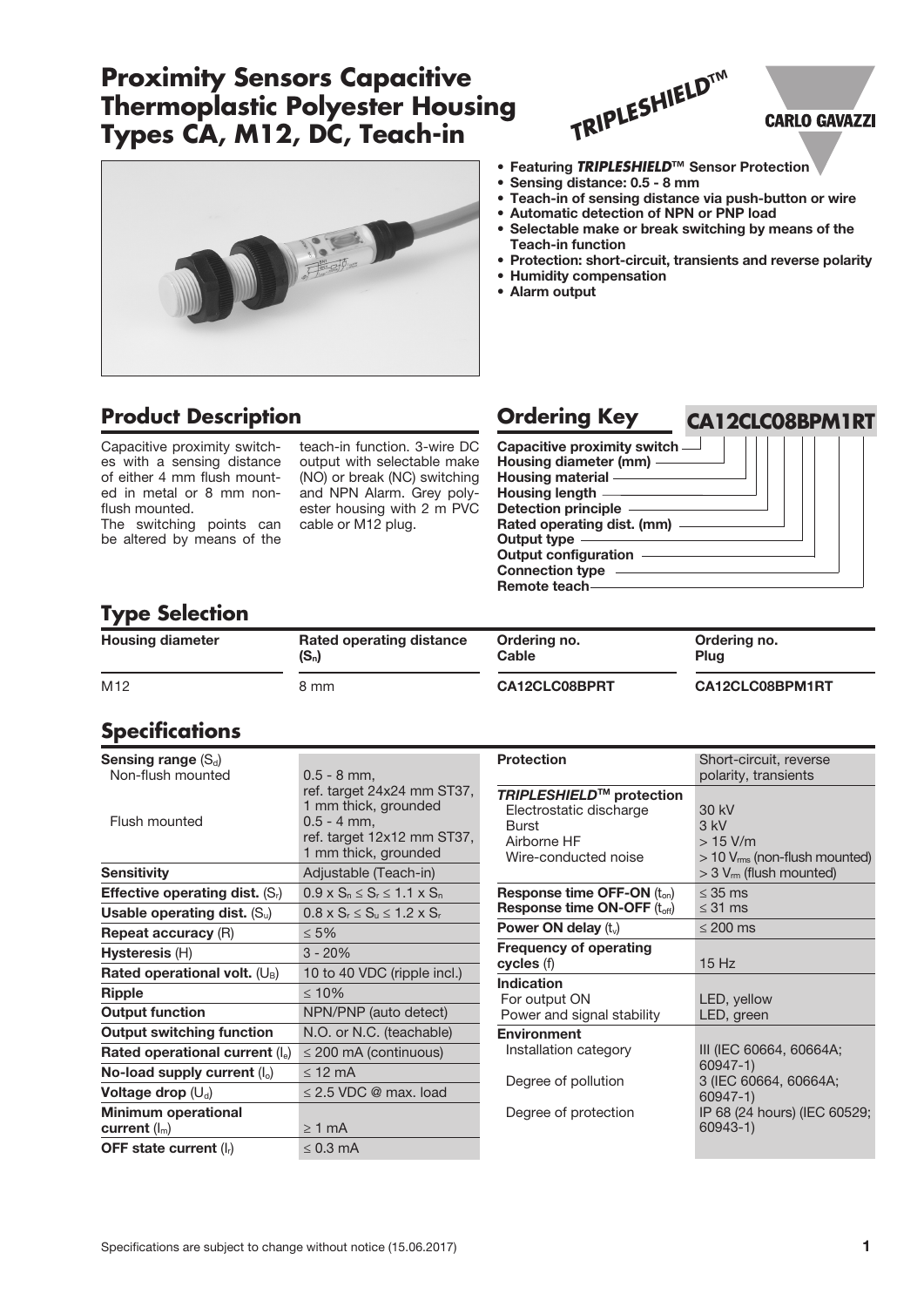

## **Specifications (cont.)**

| NEMA type<br>Operating temperature<br>Max. temperature on sensing face<br>Storage temperature | 1, 2, 12<br>$-20$ to $+85^{\circ}$ C ( $-4$ to $+185^{\circ}$ F)<br>120 $\degree$ C (248 $\degree$ F)<br>-40 to $+85^{\circ}$ C (-40 to $+185^{\circ}$ F) |
|-----------------------------------------------------------------------------------------------|-----------------------------------------------------------------------------------------------------------------------------------------------------------|
| <b>Vibration</b>                                                                              | 10 to 150 Hz, 1 mm/15 g<br>(IEC 60068-2)                                                                                                                  |
| <b>Shock</b>                                                                                  | 30 g/77 ms, 3 pos, 3 neg<br>per axis (IEC 60068-2-32)                                                                                                     |
| <b>Rated insulation voltage</b>                                                               | 500 VAC (rms)                                                                                                                                             |
| <b>Housing material</b><br>Body                                                               | Grey thermoplastic<br>polyester                                                                                                                           |

| Cable gland<br>Nuts | Polyester, softened<br>Black, PA12                    |
|---------------------|-------------------------------------------------------|
| <b>Connection</b>   |                                                       |
| Cable               | PVC, 2 m, 4 x 0.14 mm <sup>2</sup><br>Oil proof, grey |
| Plug (M1)           | $M12 \times 1 - 4$ pin                                |
| Cable for plug (M1) | CONB14NF - series                                     |
| Weight              |                                                       |
| Cable version       | 110 g                                                 |
| Plug version        | 30 <sub>q</sub>                                       |
| <b>Approvals</b>    | cULus (UL508)                                         |
| <b>CE-marking</b>   | Yes                                                   |

## **Adjustment Guide**

The environments in which capacitive sensors are installed can often be unstable as regards to temperature, humidity, object distance and industrial (noise)<br>interference. Because of interference. Because of this, Carlo Gavazzi offers **Wiring Diagram**

as standard features in all<br>TRIPLESHIELD™ capaci-*TRIPLESHIELD*™ capacitive sensors a user-friendly sensitivity adjustment instead of a fixed sensing range. Likewise, these sensors provide an extended sensing range to accommodate

mechanically demanding areas and temperature stability to ensure high immunity to electromagnetic interference (EMI) and a minimum need for adjusting sensitivity if the temperature varies.

#### Note:

Sensors are factory set (default) to nominal sensing range  $S_n$ .



The PNP- or NPN-load will be automatically detected.

The functions described in the Teach-in guide can be set up by means of the teach-in wire.

It is possible to teach-in several sensors at the same time by connecting the WH-wires in parallel to the common "BU -" supply.

(#): Plug connections

Important: If the alarm output (WH-wire) is unused, it has to be connected to +supply

#### **Detection Diagram**

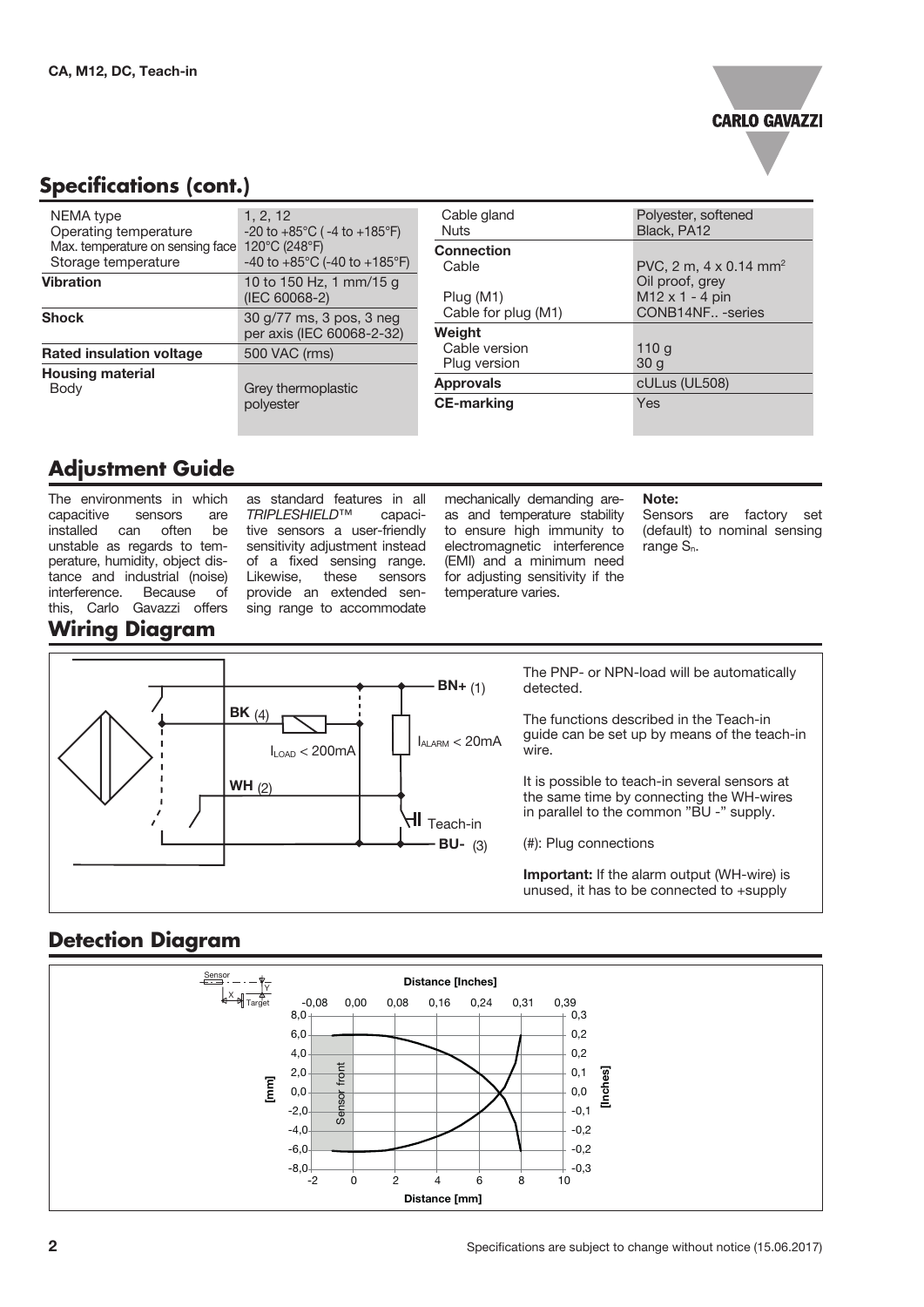

#### **Dimensions**



## **Installation Hints**

Capacitive sensors have a unique ability to detect almost any material in liquid or solid form. Capacitive sensors are able to detect metallic as well as non-metallic objects. However, their traditional use is for non-metallic materials such as:

#### • Plastics Industry Resins, regrinds or mould-

- ed products. • Chemical Industry Cleansers, fertilizers, liquid soaps, corrosives and petrochemicals.
- Wood Industry Saw dust, paper products, door and window frames.
- Ceramics & Glass **Industry**

Raw materials, clay or

finished products, bottles. • **Packaging Industry**<br>Package inspe inspection for level or con-<br>tents, dry goods, goods, fruits and vegetables, dairy products.

Materials are detected due to their dielectric constant. The bigger the size of an object, the higher the density of material, the better or easier it is to detect the object. The nominal sensing distance for a capacitive sensor is referred to a grounded metal plate (ST37). For additional information regarding dielectric ratings of materials please refer to Technical Information.



### **Accessories**

• Connector type CONB14NF.. -series.

## **Delivery Contents**

- Capacitive switch: CA12CLC08BP..
- Installation & Adjustment Guide
- 2 x M12 nuts
- Packaging: Cardboard box